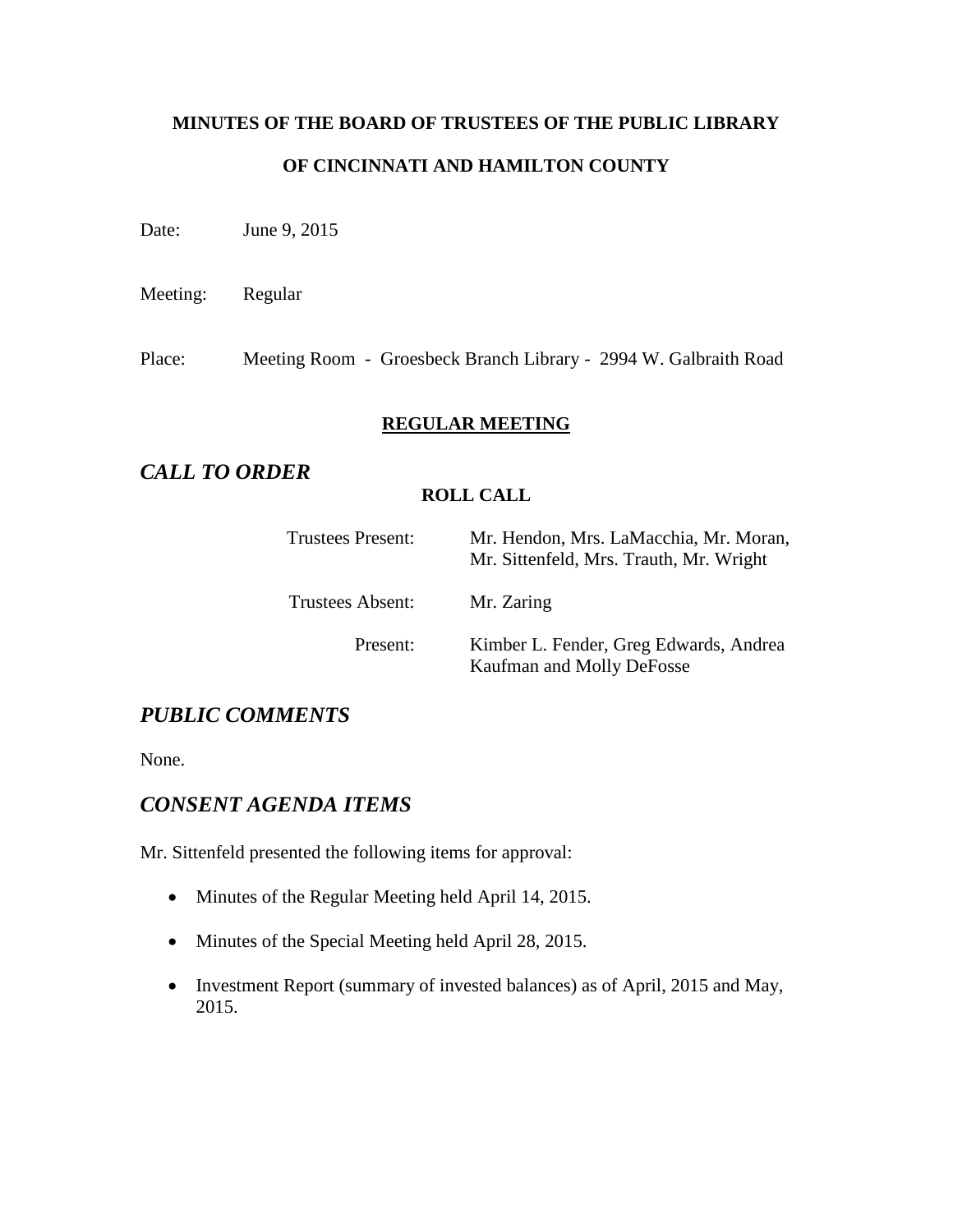#### **Investment Report**

|                                           | Amount          | Amount          |
|-------------------------------------------|-----------------|-----------------|
|                                           | 4/30/2015       | 5/31/2015       |
| <b>Fifth Third Investment</b>             |                 |                 |
| General Fund                              | \$500,000.00    | \$500,000.00    |
| <b>Operating Account</b>                  |                 |                 |
| General Fund                              | \$14,879,867.40 | \$14,305,304.53 |
| Insurance/Indemnification                 | 230,000.00      | 230,000.00      |
| Special Revenue Funds                     | 244,620.15      | 257,418.49      |
| Building and Repair                       | 4, 211, 757. 11 | 3,989,531.77    |
| <b>Permanent Trust Funds</b>              | 1,544,588.72    | 1,552,248.84    |
|                                           | \$21,110,833.38 | \$20,334,503.63 |
| <b>STAR Ohio</b>                          |                 |                 |
| <b>Building and Repair</b>                | 1,047,198.44    | 1,047,249.84    |
| <b>Managed Investments (Trust Funds):</b> |                 |                 |
| <b>Permanent Trust Funds</b>              | \$6,738,231.00  | \$6,738,231.00  |
| <b>GRAND TOTAL</b>                        | \$29,396,262.82 | \$28,619,984.47 |

- Monthly Financial Reports for the periods ending April, 2015 and May, 2015.
- Personnel Change Report reflects changes through May 23, 2015.

| <b>Action</b>      | <b>Agency</b>                               | <b>Position Title</b>                         | <b>Employee Name</b>     | <b>Effective Date</b> |
|--------------------|---------------------------------------------|-----------------------------------------------|--------------------------|-----------------------|
| <b>APPOINTMENT</b> | <b>CHILDREN'S</b><br><b>LEARNING CENTER</b> | <b>STUDENT SHELVER</b>                        | <b>BALLEW, INDIA M</b>   | 03/29/2015            |
| <b>APPOINTMENT</b> | <b>CLIFTON BRANCH</b>                       | <b>LIBRARY SERVICES</b><br><b>ASSISTANT</b>   | <b>WERTZ, JENNIFER L</b> | 03/29/2015            |
| <b>APPOINTMENT</b> | <b>MADEIRA BRANCH</b>                       | <b>LIBRARY SERVICES</b><br><b>ASSISTANT</b>   | ARTHUR, LILLIAN G        | 04/12/2015            |
| <b>APPOINTMENT</b> | <b>HVAC SERVICES</b>                        | <b>HVAC MECHANIC</b>                          | BELLAMY, BRADLEY D       | 04/12/2015            |
| <b>APPOINTMENT</b> | <b>WYOMING BRANCH</b>                       | <b>LIBRARY SERVICES</b><br><b>ASSISTANT</b>   | <b>BOLDT, ROBERTA L</b>  | 04/12/2015            |
| <b>APPOINTMENT</b> | <b>CLIFTON BRANCH</b>                       | <b>LIBRARY SERVICES</b><br><b>ASSISTANT</b>   | <b>BREEZE, PAULA K</b>   | 04/12/2015            |
| <b>APPOINTMENT</b> | <b>NORTH CENTRAL</b><br><b>BRANCH</b>       | <b>LIBRARY SERVICES</b><br><b>ASSISTANT</b>   | BROWN, VANESSA           | 04/12/2015            |
| <b>APPOINTMENT</b> | <b>READING BRANCH</b>                       | <b>LIBRARY SERVICES</b><br><b>ASSISTANT</b>   | CAPELL, D'ANDRE          | 04/12/2015            |
| <b>APPOINTMENT</b> | <b>HARRISON BRANCH</b>                      | <b>LIBRARY SERVICES</b><br><b>ASSISTANT</b>   | GROSARDT, MARSHALL L     | 04/12/2015            |
| <b>APPOINTMENT</b> | TECHCENTER /<br><b>MAKERSPACE</b>           | <b>SENIOR LIBRARY</b><br><b>SERVICES ASST</b> | MCAFEE JR, WILLIAM A     | 04/12/2015            |
| <b>APPOINTMENT</b> | <b>MARIEMONT</b><br><b>BRANCH</b>           | <b>LIBRARY SERVICES</b><br><b>ASSISTANT</b>   | <b>SCOTT, AMANDA R</b>   | 04/12/2015            |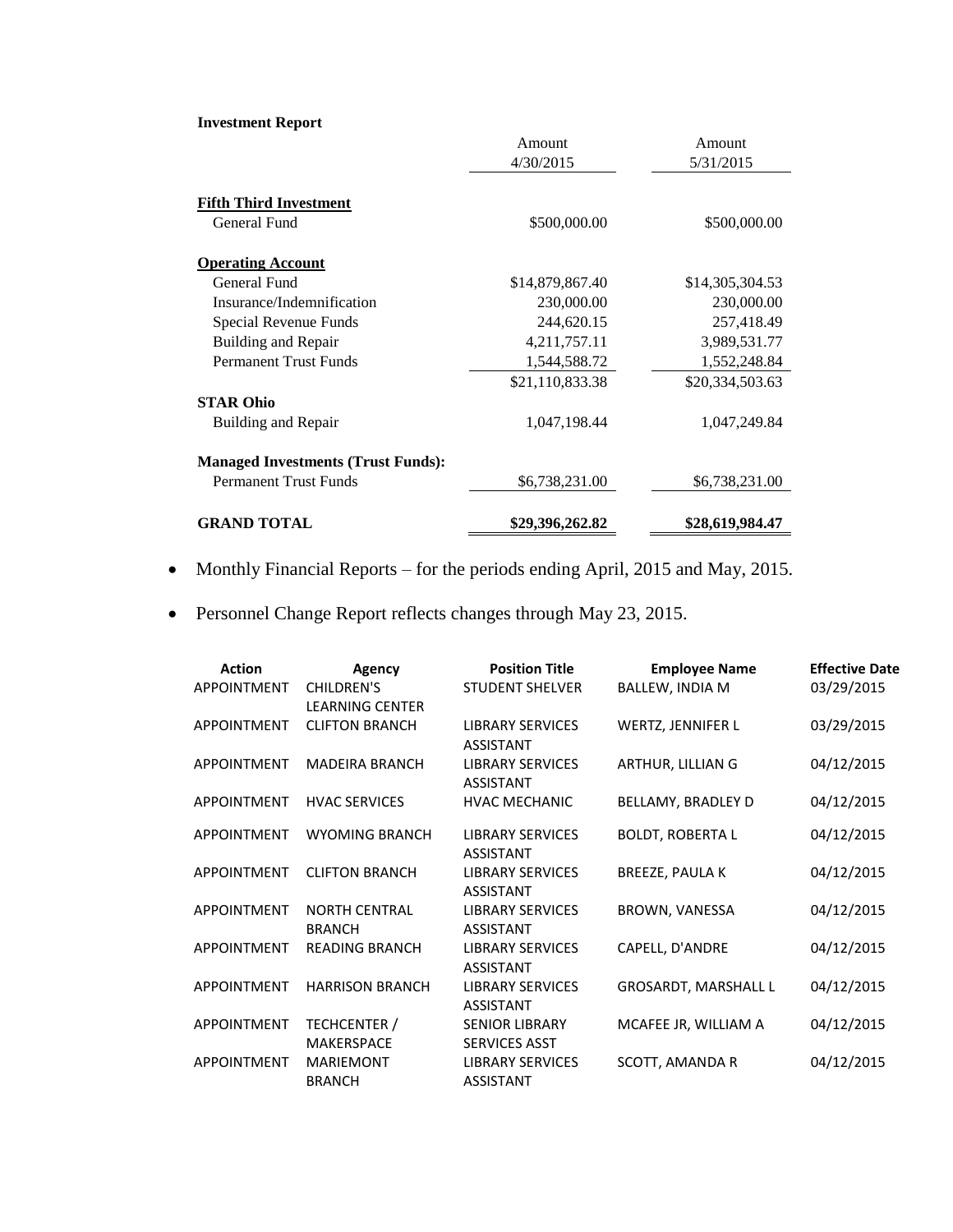| <b>APPOINTMENT</b> | <b>FACILITY OPERATIONS</b>                                   | <b>ELECTRICIAN</b>                            | VOGEL, TIMOTHY R                      | 04/12/2015 |
|--------------------|--------------------------------------------------------------|-----------------------------------------------|---------------------------------------|------------|
| APPOINTMENT        | <b>HUMAN RESOURCES</b>                                       | <b>HUMAN RESOURCES</b><br><b>REP</b>          | LENHOF, GARY J                        | 04/12/2015 |
| APPOINTMENT        | <b>MADEIRA BRANCH</b>                                        | <b>STUDENT SHELVER</b>                        | <b>BELL, ASHLEY L</b>                 | 04/26/2015 |
| APPOINTMENT        | <b>CLIFTON BRANCH</b>                                        | <b>LIBRARY SERVICES</b><br><b>ASSISTANT</b>   | BRYANT-GAFFNEY,<br>PRISCILLA M        | 04/26/2015 |
| APPOINTMENT        | <b>SORTING &amp;</b><br><b>MATERIALS</b><br><b>RETRIEVAL</b> | PAGE                                          | CASTER, BETH A                        | 04/26/2015 |
| APPOINTMENT        | <b>DEER PARK BRANCH</b>                                      | <b>LIBRARY SERVICES</b><br><b>ASSISTANT</b>   | FEREGRINO BASURTO,<br><b>LEONOR P</b> | 04/26/2015 |
| APPOINTMENT        | <b>SORTING &amp;</b><br><b>MATERIALS</b><br><b>RETRIEVAL</b> | PAGE                                          | KELLY, MARGARET K                     | 04/26/2015 |
| APPOINTMENT        | <b>OUTREACH SERVICES</b>                                     | <b>SHELVER</b>                                | PEAK, JUSTIN D                        | 04/26/2015 |
| APPOINTMENT        | <b>GROESBECK BRANCH</b>                                      | <b>STUDENT SHELVER</b>                        | POULIN, AIMEE                         | 04/26/2015 |
| APPOINTMENT        | TECHCENTER /<br><b>MAKERSPACE</b>                            | <b>SENIOR LIBRARY</b><br><b>SERVICES ASST</b> | SCHAEFER, PHILLIP W                   | 04/26/2015 |
| APPOINTMENT        | <b>SYMMES TOWNSHIP</b><br><b>BRANCH</b>                      | <b>LIBRARY SERVICES</b><br><b>ASSISTANT</b>   | WALLS, LOGAN G                        | 04/26/2015 |
| APPOINTMENT        | <b>DELHI TOWNSHIP</b><br><b>BRANCH</b>                       | <b>STUDENT SHELVER</b>                        | ZIMMER, MCKENZIE R                    | 04/26/2015 |
| APPOINTMENT        | <b>INFORMATION &amp;</b><br>REFERENCE DEPT                   | <b>SHELVER</b>                                | BOYNE, ANNA M                         | 05/10/2015 |
| APPOINTMENT        | <b>INFORMATION &amp;</b><br>REFERENCE DEPT                   | <b>SENIOR LIBRARY</b><br>SERVICES ASST        | COHEN, NANCY R                        | 05/10/2015 |
| APPOINTMENT        | <b>INFORMATION &amp;</b><br>REFERENCE DEPT                   | SHELVER                                       | FREDE, MATTHEW D                      | 05/10/2015 |
| APPOINTMENT        | <b>CIRCULATION</b><br><b>SERVICES</b>                        | <b>LIBRARY SERVICES</b><br><b>ASSISTANT</b>   | MCDANIEL, MCKENZIE T                  | 05/10/2015 |
| APPOINTMENT        | <b>CUSTODIAL SERVICES</b>                                    | <b>CUSTODIAN</b>                              | MCNEILL, JOCELYN                      | 05/10/2015 |
| APPOINTMENT        | <b>ST BERNARD BRANCH</b>                                     | <b>LIBRARY SERVICES</b><br><b>ASSISTANT</b>   | SEGUIN, ABIGAIL L                     | 05/10/2015 |
| <b>APPOINTMENT</b> | <b>INFORMATION &amp;</b><br>REFERENCE DEPT                   | SHELVER                                       | SPENLEN, STEPHEN M                    | 05/10/2015 |
| <b>APPOINTMENT</b> | <b>OUTREACH SERVICES</b>                                     | <b>SHELVER</b>                                | SULLIVAN, MARY A                      | 05/10/2015 |
| <b>CHANGE</b>      | ST BERNARD BRANCH                                            | <b>LIBRARY SERVICES</b><br><b>ASSISTANT</b>   | SEMPSROTT, NATHANIEL A                | 03/29/2015 |
| CHANGE             | <b>ANDERSON BRANCH</b>                                       | <b>LIBRARY SERVICES</b><br><b>ASSISTANT</b>   | CENGEL, ABIGAIL                       | 04/12/2015 |
| CHANGE             | <b>WEST END BRANCH</b>                                       | <b>SENIOR LIBRARY</b><br>SERVICES ASST        | ENGLISH, MICHAEL S                    | 04/12/2015 |
| CHANGE             | <b>VIRTUAL</b><br><b>INFORMATION</b><br><b>CENTER</b>        | <b>LIBRARY SERVICES</b><br>ASSISTANT          | AUSTIN, JEFFREY                       | 04/26/2015 |
| <b>CHANGE</b>      | SHARONVILLE<br><b>BRANCH</b>                                 | <b>LIBRARY SERVICES</b><br><b>ASSISTANT</b>   | SOCWELL, JORDAN P                     | 04/26/2015 |
| CHANGE             | <b>INFORMATION &amp;</b>                                     | <b>SENIOR LIBRARY</b>                         | TEMPLE, ALEX R                        | 04/26/2015 |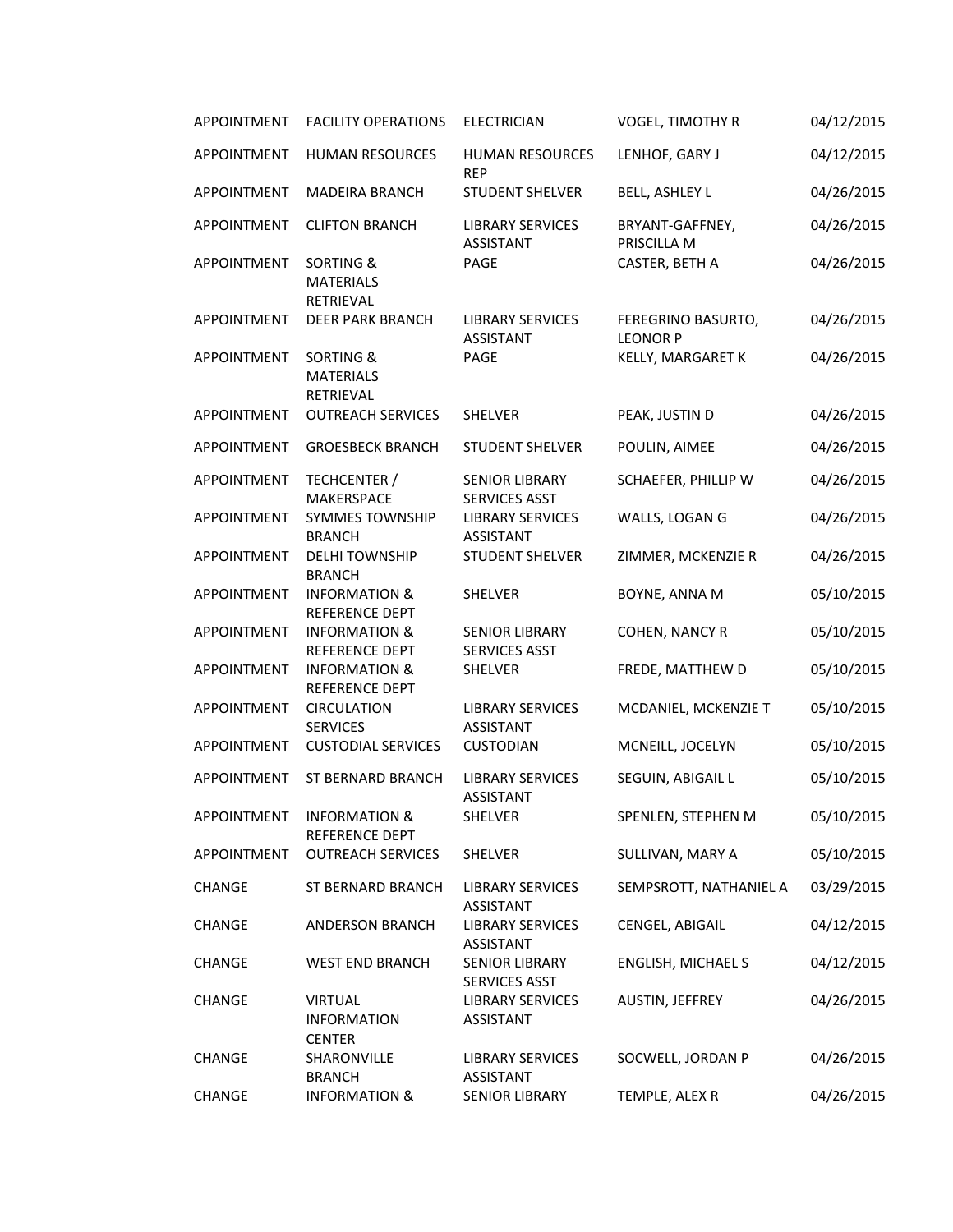REFERENCE DEPT SERVICES ASST

| <b>CHANGE</b>    | SHARONVILLE<br><b>BRANCH</b>               | <b>LIBRARY SERVICES</b><br><b>ASSISTANT</b>   | LORTIE, JOHN          | 05/10/2015 |
|------------------|--------------------------------------------|-----------------------------------------------|-----------------------|------------|
| <b>CHANGE</b>    | <b>NORTH CENTRAL</b><br><b>BRANCH</b>      | <b>LIBRARY SERVICES</b><br><b>ASSISTANT</b>   | CEDDIA, ELIZABETH S   | 05/10/2015 |
| <b>CHANGE</b>    | PRICE HILL BRANCH                          | <b>SENIOR LIBRARY</b><br><b>SERVICES ASST</b> | CHRISTY, ROLAND D     | 05/10/2015 |
| <b>CHANGE</b>    | <b>INFORMATION &amp;</b><br>REFERENCE DEPT | <b>SENIOR LIBRARY</b><br><b>SERVICES ASST</b> | SMITH, WHITNEY P      | 05/10/2015 |
| <b>CHANGE</b>    | ST BERNARD BRANCH                          | <b>SENIOR LIBRARY</b><br><b>ASSISTANT</b>     | OSTERBUR, ANDREA L    | 03/29/2015 |
| <b>CHANGE</b>    | <b>HYDE PARK BRANCH</b>                    | <b>CHILDREN'S</b><br>LIBRARIAN                | LAMPING, MARY E       | 03/29/2015 |
| <b>CHANGE</b>    | NORWOOD BRANCH                             | <b>BRANCH MANAGER</b>                         | BRANDMAIER, MEGAN R   | 04/12/2015 |
| <b>CHANGE</b>    | <b>DEER PARK BRANCH</b>                    | CHILDREN'S<br>LIBRARIAN                       | HOWISON, SARAH K      | 04/26/2015 |
| <b>CHANGE</b>    | <b>DEER PARK BRANCH</b>                    | <b>LIBRARY SERVICES</b><br><b>ASSISTANT</b>   | WALTON, GARY L        | 04/26/2015 |
| <b>DEPARTURE</b> | <b>SERVICE OPERATIONS</b>                  | <b>FLOATER</b>                                | <b>GEILER, ANNE E</b> | 03/31/2015 |
| <b>DEPARTURE</b> | <b>CIRCULATION</b><br><b>SERVICES</b>      | <b>LIBRARY SERVICES</b><br><b>ASSISTANT</b>   | JANSSON, LORI B       | 03/31/2015 |
| <b>DEPARTURE</b> | <b>NORTH CENTRAL</b><br><b>BRANCH</b>      | <b>REFERENCE</b><br>LIBRARIAN                 | WATRING, MARY R       | 04/04/2015 |
| <b>DEPARTURE</b> | TECHCENTER /<br>MAKERSPACE                 | <b>SENIOR LIBRARY</b><br><b>SERVICES ASST</b> | WELLING-CANN, JARROD  | 04/04/2015 |
| <b>DEPARTURE</b> | <b>MARKETING</b>                           | <b>WEB DEVELOPER</b>                          | UHLER, SCOTT F        | 04/10/2015 |
| <b>DEPARTURE</b> | <b>NORTH CENTRAL</b><br><b>BRANCH</b>      | <b>STUDENT SHELVER</b>                        | EDDINE, JAMAL         | 04/16/2015 |
| DEPARTURE        | <b>GREEN TOWNSHIP</b><br><b>BRANCH</b>     | <b>LIBRARY SERVICES</b><br><b>ASSISTANT</b>   | HISSETT, ANDREW J     | 04/17/2015 |
| <b>DEPARTURE</b> | <b>HUMAN RESOURCES</b>                     | <b>HUMAN RESOURCES</b><br><b>REP</b>          | LENHOF, GARY J        | 04/22/2015 |
| <b>DEPARTURE</b> | <b>GREEN TOWNSHIP</b><br><b>BRANCH</b>     | <b>STUDENT SHELVER</b>                        | BRUEGGEMEYER, WILLIAM | 04/28/2015 |
| <b>DEPARTURE</b> | <b>FISCAL OFFICE</b>                       | ONE SOLUTION APPL<br>SPEC                     | SIEBEL, JENNIFER L    | 04/28/2015 |
| <b>DEPARTURE</b> | INFORMATION &<br><b>REFERENCE DEPT</b>     | <b>SHELVER</b>                                | BARNEY, JADA A        | 04/28/2015 |
| <b>DEPARTURE</b> | <b>GREEN TOWNSHIP</b><br><b>BRANCH</b>     | <b>STUDENT SHELVER</b>                        | OLDFIELD, EMILY L     | 05/04/2015 |
| <b>DEPARTURE</b> | <b>GROESBECK BRANCH</b>                    | <b>STUDENT SHELVER</b>                        | MOORE, BRANDY         | 05/08/2015 |
| DEPARTURE        | MT. WASHINGTON<br><b>BRANCH</b>            | <b>STUDENT SHELVER</b>                        | RANDOLPH, DELIA       | 05/08/2015 |
| <b>DEPARTURE</b> | PLEASANT RIDGE<br><b>BRANCH</b>            | <b>LIBRARY SERVICES</b><br><b>ASSISTANT</b>   | DIETRICH, DAVID       | 05/12/2015 |
| <b>DEPARTURE</b> | LOVELAND BRANCH                            | <b>HOMEWORK HELP</b><br><b>AIDE</b>           | GLOSSOP, ERIN M       | 05/14/2015 |
| DEPARTURE        | <b>WEST END BRANCH</b>                     | <b>HOMEWORK HELP</b><br><b>AIDE</b>           | LUMAINE, KEYASHA      | 05/14/2015 |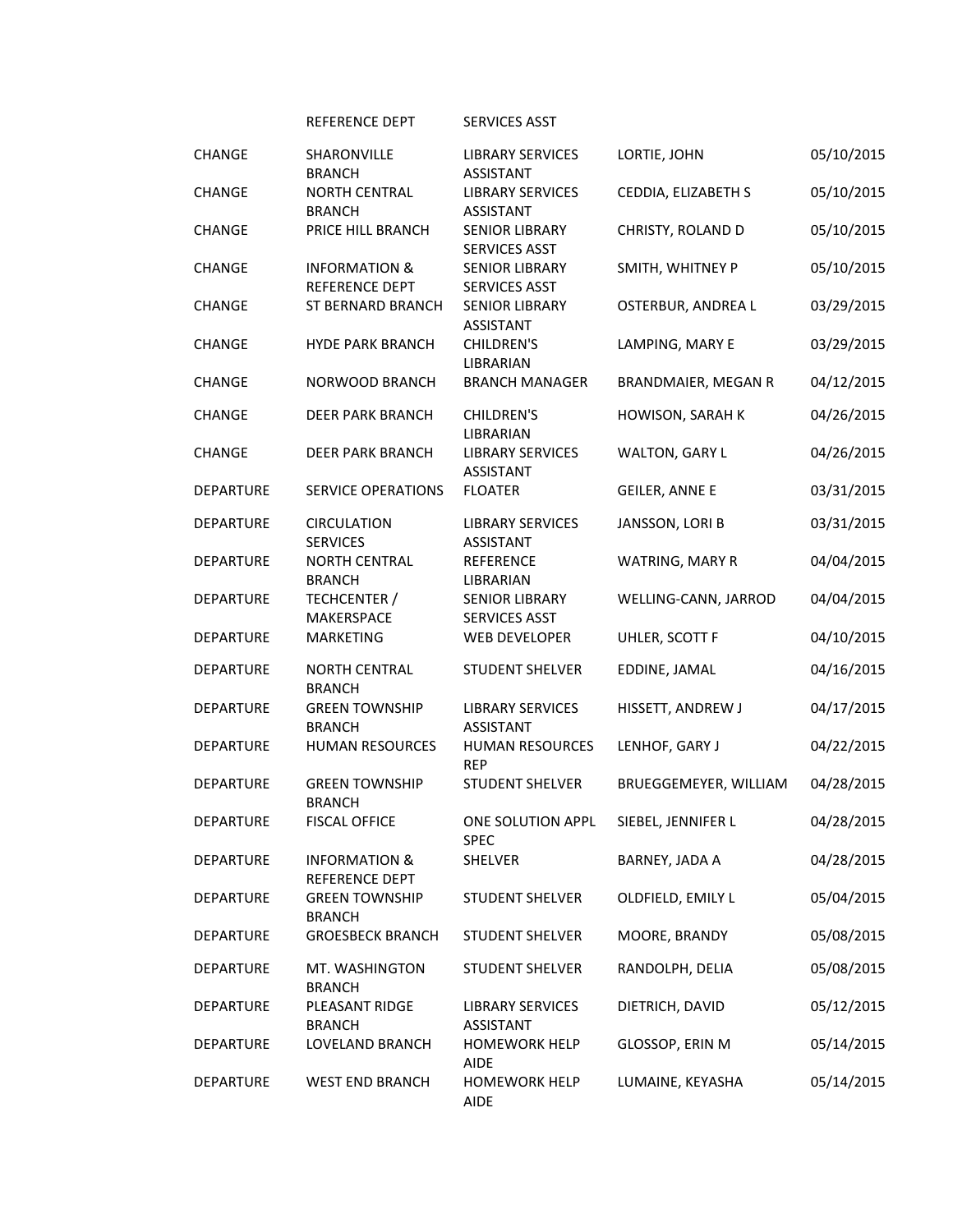| <b>DEPARTURE</b> | <b>GROESBECK BRANCH</b>               | <b>HOMEWORK HELP</b><br><b>AIDE</b>           | SCHAICH, GLENN A           | 05/14/2015 |
|------------------|---------------------------------------|-----------------------------------------------|----------------------------|------------|
| <b>DEPARTURE</b> | <b>BOND HILL BRANCH</b>               | <b>HOMEWORK HELP</b><br><b>AIDE</b>           | TAYLOR, MADISON            | 05/14/2015 |
| <b>DEPARTURE</b> | PLEASANT RIDGE<br><b>BRANCH</b>       | <b>HOMEWORK HELP</b><br><b>AIDE</b>           | TUBB, SHARON               | 05/14/2015 |
| <b>DEPARTURE</b> | <b>AVONDALE BRANCH</b>                | <b>HOMEWORK HELP</b><br><b>AIDE</b>           | ANDERSON, SAUNTA           | 05/15/2015 |
| DEPARTURE        | <b>ANDERSON BRANCH</b>                | <b>STUDENT SHELVER</b>                        | MORENO, CAROLINE M         | 05/21/2015 |
| <b>DEPARTURE</b> | <b>DEER PARK BRANCH</b>               | <b>LIBRARY SERVICES</b><br><b>ASSISTANT</b>   | COIL, JANE A               | 04/18/2015 |
| <b>DEPARTURE</b> | PRICE HILL BRANCH                     | <b>SENIOR LIBRARY</b><br>SERVICES ASST        | MAYFIELD, BARBARA S        | 05/04/2015 |
| <b>DEPARTURE</b> | ST BERNARD BRANCH                     | <b>LIBRARY SERVICES</b><br><b>ASSISTANT</b>   | <b>GRACE, CONOR A</b>      | 05/05/2015 |
| <b>PROMOTION</b> | <b>CLIFTON BRANCH</b>                 | <b>LIBRARY SERVICES</b><br><b>ASSISTANT</b>   | DOWNING, JOSHUA            | 03/29/2015 |
| <b>PROMOTION</b> | SHARONVILLE<br><b>BRANCH</b>          | <b>LIBRARY SERVICES</b><br>SPECIALIST         | HARMON, TIFFANY R          | 03/29/2015 |
| PROMOTION        | <b>READING BRANCH</b>                 | <b>LIBRARY SERVICES</b><br><b>ASSISTANT</b>   | MCCUTCHEN, CLAIRE E        | 03/29/2015 |
| PROMOTION        | <b>READING BRANCH</b>                 | <b>SENIOR LIBRARY</b><br><b>ASSISTANT</b>     | OAKES, QUENTON             | 03/29/2015 |
| PROMOTION        | <b>ST BERNARD BRANCH</b>              | <b>LIBRARY SERVICES</b><br>ASSISTANT          | RUPP, DAPHNE               | 03/29/2015 |
| <b>PROMOTION</b> | <b>NORTH CENTRAL</b><br><b>BRANCH</b> | <b>TEEN LIBRARIAN</b>                         | VEERKAMP, KRISTA           | 03/29/2015 |
| PROMOTION        | <b>FOREST PARK</b><br><b>BRANCH</b>   | <b>SENIOR LIBRARY</b><br><b>SERVICES ASST</b> | PONFERRADA, ELIZABETH<br>A | 04/12/2015 |
| PROMOTION        | <b>NORTH CENTRAL</b><br><b>BRANCH</b> | <b>SENIOR LIBRARY</b><br><b>SERVICES ASST</b> | <b>SUTTON, JULIA B</b>     | 04/12/2015 |
| PROMOTION        | <b>SERVICE OPERATIONS</b>             | <b>FLOATER</b>                                | HURST, KATHLEEN MARIE      | 04/26/2015 |
| <b>PROMOTION</b> | SHARONVILLE<br><b>BRANCH</b>          | <b>SENIOR LIBRARY</b><br>SERVICES ASST        | WINKLE, AMANDA J           | 04/26/2015 |
| <b>REHIRE</b>    | <b>CLIFTON BRANCH</b>                 | <b>LIBRARY SERVICES</b><br><b>ASSISTANT</b>   | KELLEY, LEANDRA-JULIET     | 04/12/2015 |
| REHIRE           | POPULAR LIBRARY                       | SHELVER                                       | HASTINGS, BRYN E           | 05/10/2015 |
| <b>REHIRE</b>    | MADEIRA BRANCH                        | <b>LIBRARY SERVICES</b><br><b>ASSISTANT</b>   | LICHON, IVY S              | 05/10/2015 |

- Statistical Report for May 2015.
- Top Ten Circulating Report for May 2015.

Mrs. LaMacchia moved that the Board approve the report as filed. Mr. Hendon seconded.

Voting for the motion: Mr. Moran (pass on investments), Mr. Hendon, Mrs. Trauth, Mrs. LaMacchia, Mr. Wright and Mr. Sittenfeld …6 ayes. The motion carried. **(12-2015)**.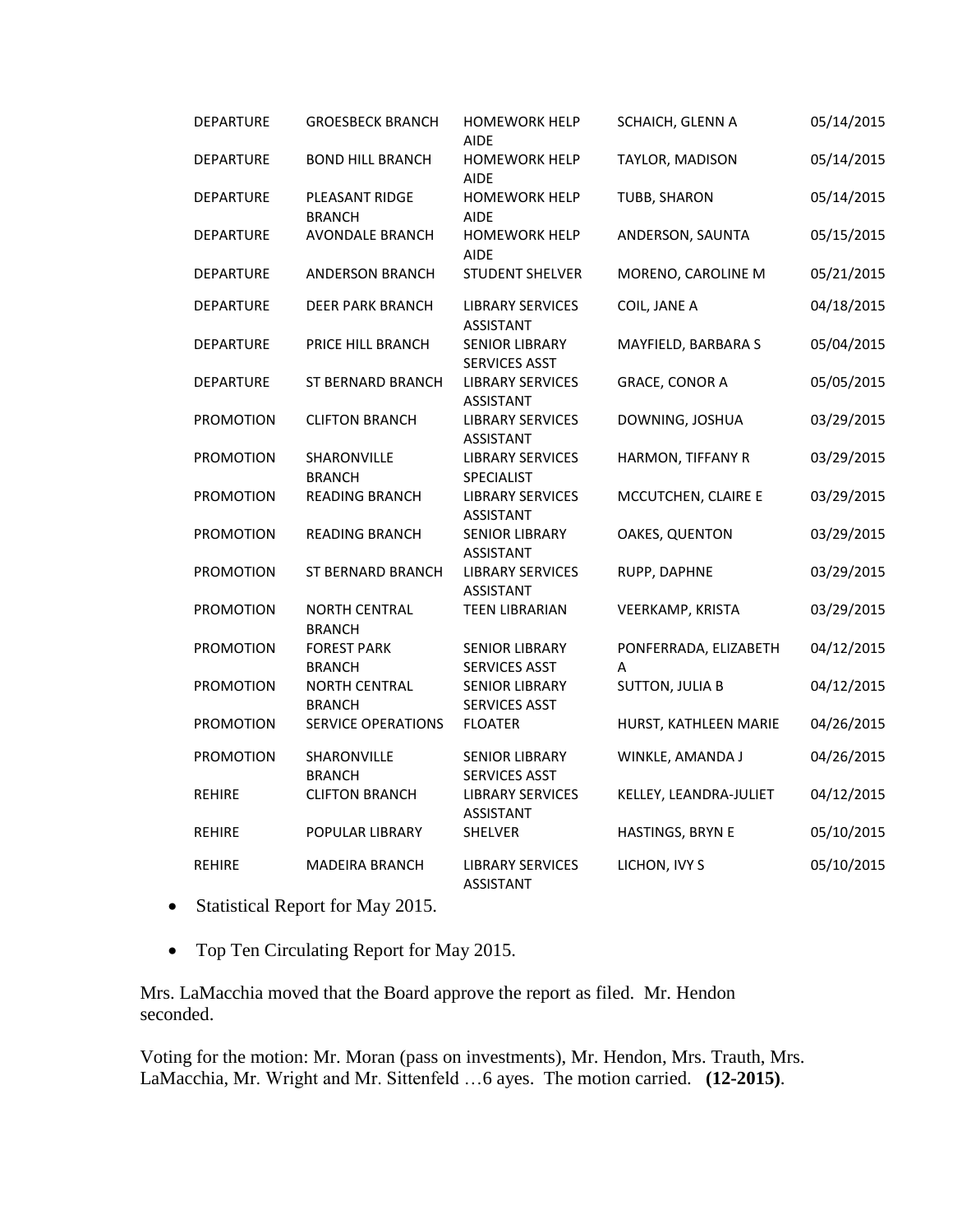# *ACTION ITEMS*

#### **EVA JANE ROMAINE COOMBE DIRECTOR'S REPORT**

Ms. Fender reported that:

#### CLIFTON BRANCH OPENS

On the evening of May 28 the new Clifton Branch opened in Parkview, the renovated home of George Cox. Board President Paul Sittenfeld was the Master of Ceremonies for the ribbon-cutting. Cincinnati Vice-Mayor David Mann, Clifton Town Meeting President Tony Sizemore and Mike Dever, the generous donor of the building, all spoke at the event. Approximately 425 people were in attendance for this event, with 751 total visits occurring over the two-hour period and 391 items checked-out or renewed. Fine forgiveness was offered to anyone who visited the branch on Thursday evening and allday Friday, and resulted in a total of \$10,713.52 in fines being forgiven. Thanks to everyone who made the evening, and the new building, a success.

#### ZARING NOMINATED FOR ULC BOARD

Allen Zaring has been nominated for a seat on the Urban Libraries Council (ULC) Board. The Board meets three times a year in Washington, DC with all expenses covered by the ULC. The full slate will be presented for approval to the membership at the ULC Annual Forum on June 26. Our Library is a long-time member of the ULC and we are pleased to once again have a Trustee from our Library serving on this Board. Congratulations and thanks Allen.

#### ULC ANNUAL FORUM IN SAN JOSE JUNE 24-26

Ms. Fender is planning to attend the Urban Libraries Council's Annual Forum in San Jose June 24-26. The business of the ULC is conducted at this meeting, professional development occurs throughout the event and the top Innovation Initiatives are recognized. Our Library received a Top Innovator Award for our Virtual Information Center in 2012.

#### WHITE HOUSE CONNECTED INITIATIVE

The ULC, the Institute of Museum and Library Service (IMLS), and the American Library Association (ALA) have joined together on the White House ConnectED Library Challenge, a national initiative aimed at ensuring that every child has a library card. Since this has been on our strategic plan for the past two years, we are very interested in participating in this national initiative. However, public libraries in Ohio, unlike most public libraries in the country, are not always part of the City or County government. This initiative requires a partnership with local officials and school districts. Since we serve 49 jurisdictions and 22 public school districts, we plan to start with one and gradually add others.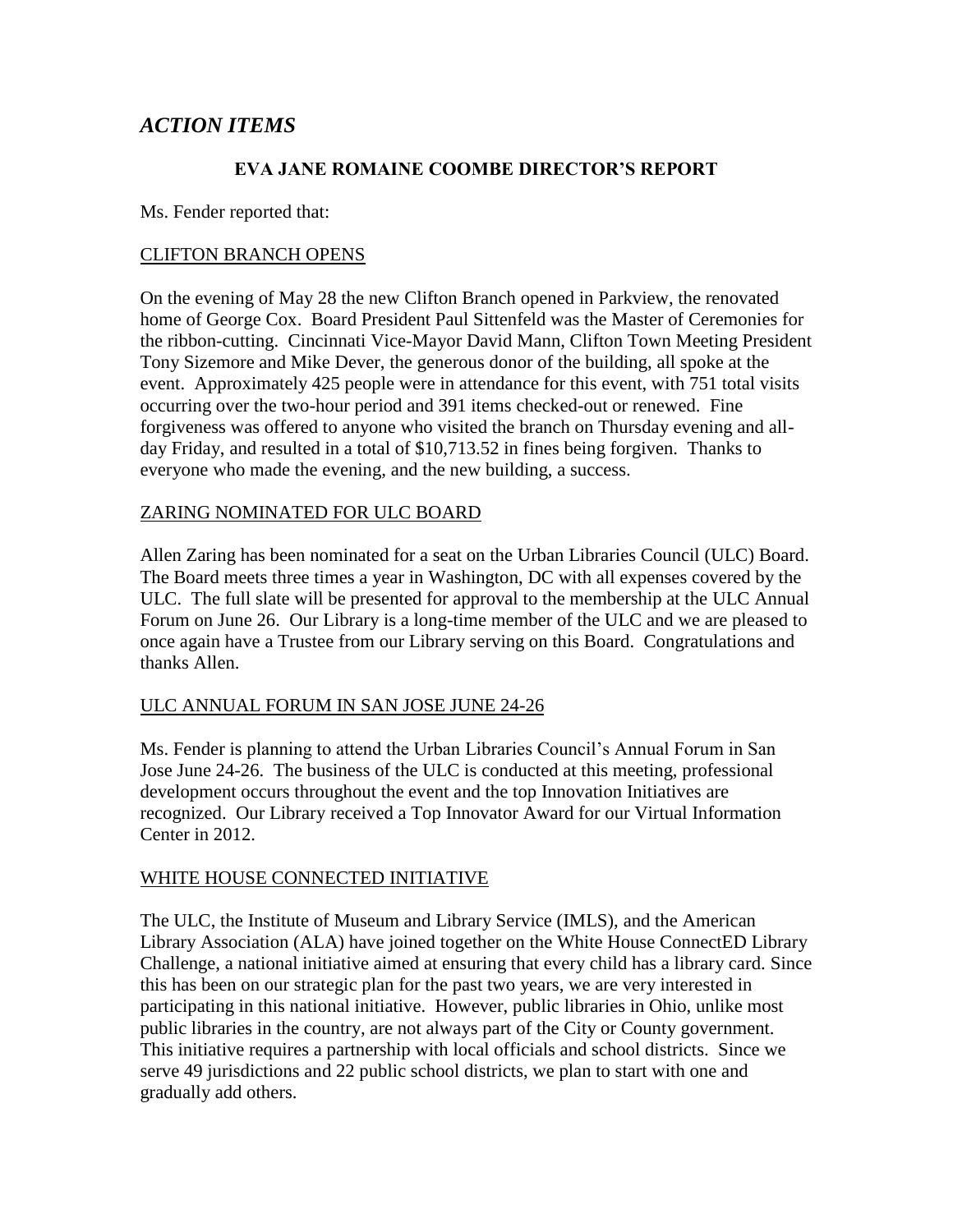## STATE BUDGET PROCESS CONTINUES

Our Library receives about two-thirds of its funding from the State through the Public Library Fund (PLF), which is a percent of the taxes making up the General Revenue Fund. Every two years when a new State budget is passed, the PLF percent is re-set. Over the past several years, the PLF has generally decreased and the amount we received from the PLF in 2014 is the same as the amount we received in 1996. It is difficult to estimate how much a percentage of GRF for the PLF might generate because the budget often includes tax changes and the impact of these changes on the GRF is hard to calculate. As introduced by the Governor and passed by the House, the PLF would increase over the next biennium. The Senate is currently hearing testimony on the budget and Pat Losinski, CEO of Columbus Metro Library and Ms. Fender presented testimony before the Senate Finance Higher Education Sub-Committee on May 12. Senator Thomas sits on this sub-committee. Ms. Fender expects to present testimony before the full Senate Finance Committee on June 10. Generally, the budget is completed by June 30. Once the Senate passes the budget it will move to Conference Committee then to both chambers for a vote.

## ARTWORKS TEMPORARY ART INSTALLATION AT MAIN

Last fall we participated in CincyInk a program where a love poem to the city of Cincinnati was written by the whole community sharing their words on postcards around the City. This poem is now being placed on buildings and visually displayed in other ways at sites around Cincinnati. We have been asked to display a line from the poem on our windows using vinyl letters. Our portion of the poem reads "And I promise there are still stories to tell and to tell". The letters will be affixed by the end of June and remain in place until fall. The planned installation on the windows of the 1955 building facing Vine and Eighth streets. There is no cost to the Library to participate.

## TRANSFORM CINCINNATI PROPOSAL

Working with Joe Dehner and Noel Julnes-Dehner, founders of Summer Camp Reading, the Library is submitting a proposal to Transform Cincinnati to expand the number of locations offering Summer Camp Reading from ten (seven Library and three community) sites to 20 total sites. In addition, a school-year tutoring program at these 20 sites would be started with each student receiving one hour of tutoring each week. The program is specifically for struggling  $2^{nd}$  and  $3^{rd}$  grade students to prepare them to "read to learn" rather than "learn to read" by the  $4<sup>th</sup>$  grade. Proposals are due June 15.

## READING HISTORICAL SOCIETY HONORS LIBRARY

At its Annual Settlement Day Dinner on May 15, the Reading Historical Society presented the Library with the Community Service Award. In selecting the Library for this honor, the Society noted the Library's 88 years of service to the City of Reading. Reading Branch Manager Liz Anderson was also the keynote speaker at the event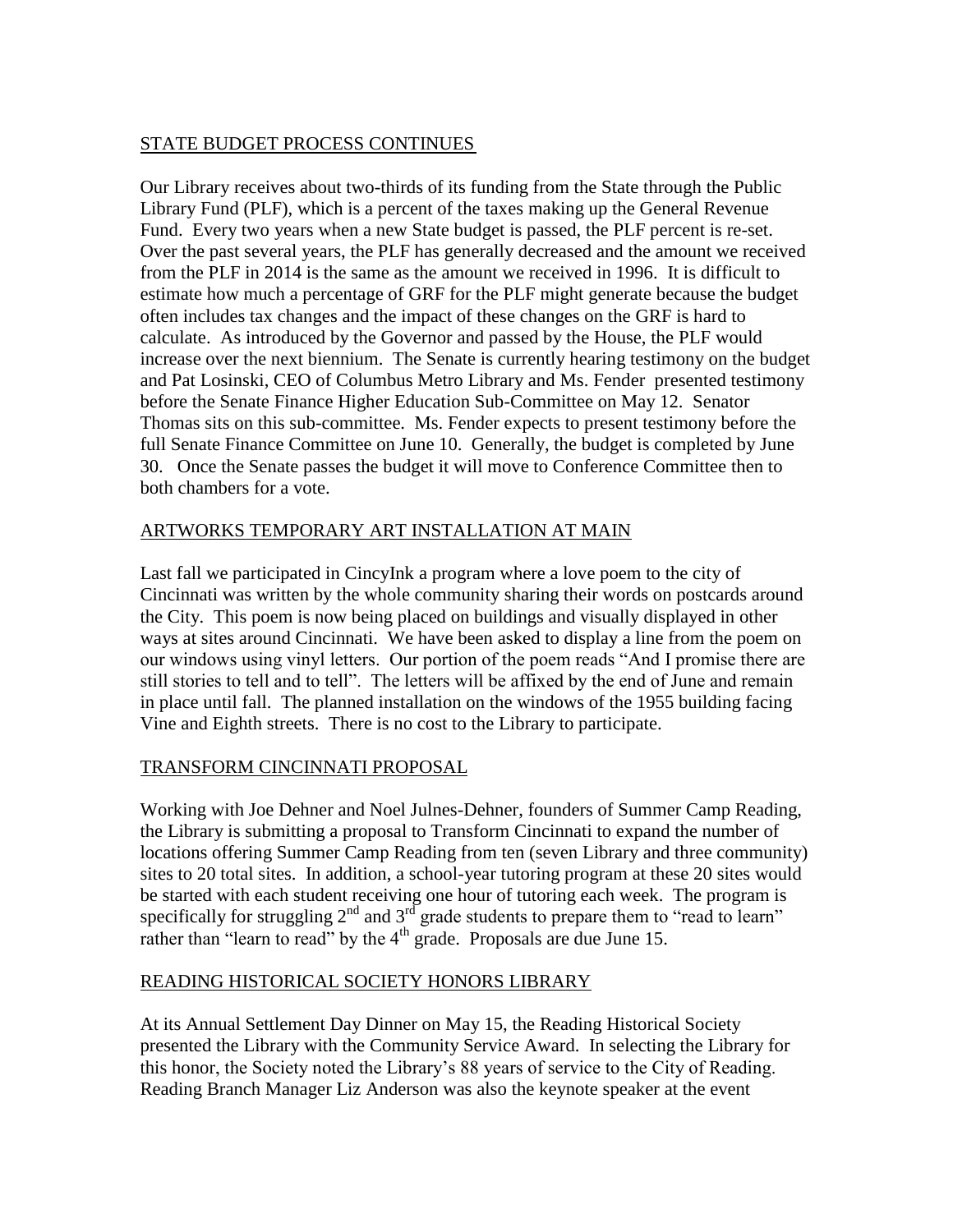providing those in attendance with a look into the future as she shared details about the new branch with the audience.

## LIBRARY FINALIST IN UPTOWN CONSORTIUM AWARDS

The Library was a finalist in the non-profit category at the Uptown Business Awards Luncheon on May 22. The nomination specifically noted the investment the Library has made in Uptown through the renovation of branch libraries in Corryville and Avondale as well as the new Clifton branch. Ultimately, the award was given to the Center for Closing the Health Gap.

## BARBERSHOP BOOKS COMING TO CINCINNATI

A program developed in New York places books in barbershops to encourage young, African-American boys to read. Working with the Avondale Comprehensive Development Corporation, the Haile Foundation, LISC and Strive we will be placing books in barbershops to encourage reading. Our robust Outreach Services Department can accommodate the addition of a few locations as a trial for this new service point.

## MARKETING UPDATE

Targeted email messaging continues to be very successful for books and eBooks with recent Readalikes and Book Club messages showing a significant increase in holds in the highlighted titles. We are continuously testing message types and formats to increase our streaming video, magazine, and eAudiobook services. The launch of our eBranch was the first step in better promoting these items and is already being viewed more than our old single downloadables page.

Summer Learning kicked off June 1 and has several marketing elements supporting it. Targeted email messaging will play a key role in reaching our customers with information about items they are interested in. In addition to email, Northlich helped us execute a media buy to include a 2 week run on radio and 4 week run of billboards including a nearly 25% added value in addition to the purchased media. The radio spots began June 2 on the following stations:

- WUBE
- WIZF
- WKRQ
- WKFS
- WREW
- WRRM

Billboards will be displayed June 15 – July 12 and be spread all throughout Hamilton County.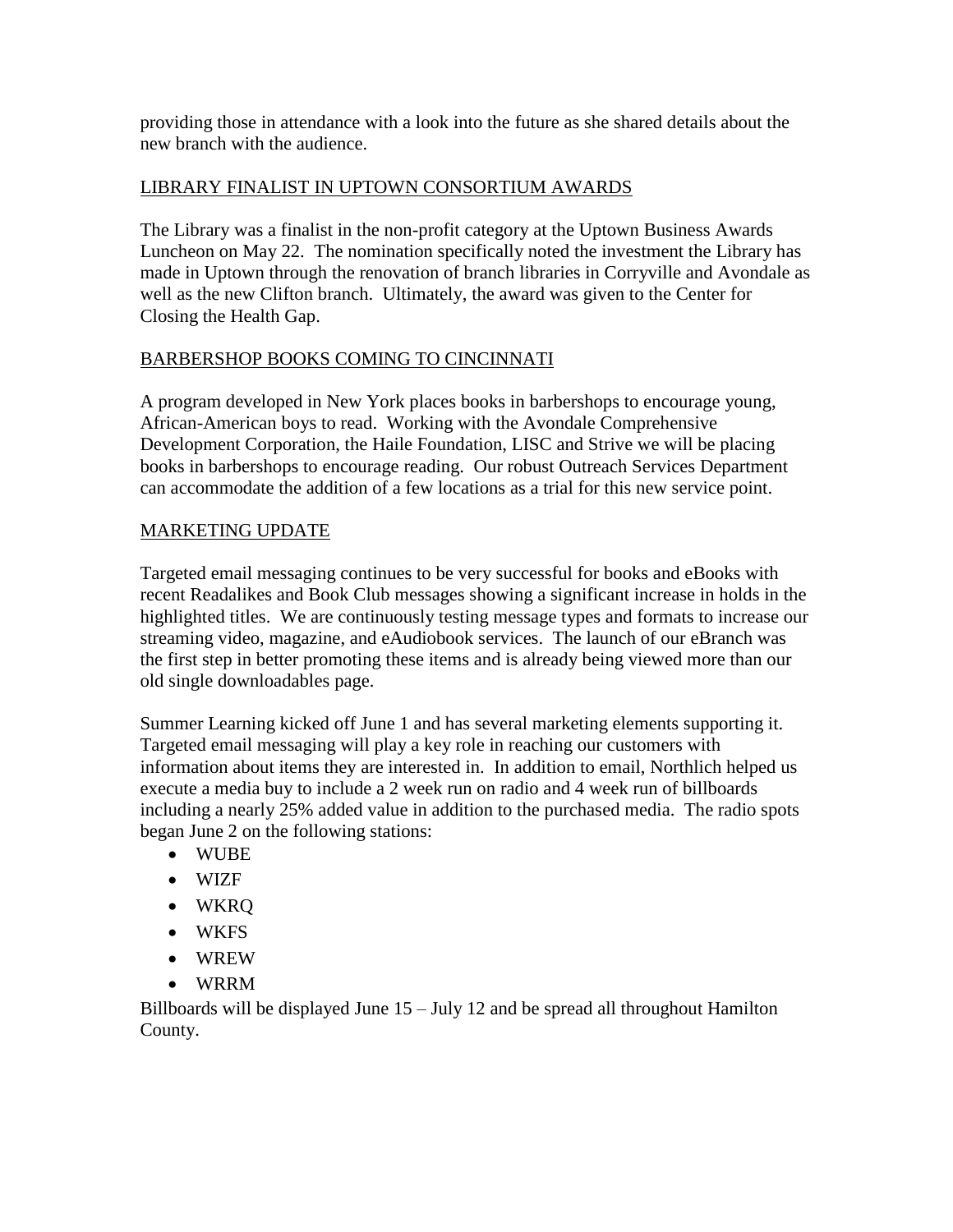## ANDERSON TOWNSHIP LIBRARY ASSOCIATION

The Anderson Township Library Association (ATLA), which supports the Anderson and Mt. Washington branch libraries, will hold its 35<sup>th</sup> Annual Used Book Sale at Nagel Middle School in Anderson Township June 26-28.

## LIBRARY FOUNDATION

The Foundation held its quarterly meeting April 22.

The Foundation received additional contributions for Summer Learning:

- \$10,000 Zaring Family Foundation, in the endowment to pay for books for Summer Camp Reading
- \$3,000 Dollar General Literacy Foundation
- \$1,000 Summertime Kids grant from the Greater Cincinnati Foundation
- \$500 Juvenile Court Advisory Council
- \$3,000 Wing Eyecare
- $\bullet$  \$1,500 Walmart
- \$15,000 Newman's Own Foundation
- $\bullet$  \$35,000 Duke Energy an increase of \$10,000
- \$5,000 Kroger gift cards for adult prizes

The Foundation also received a grant of \$96,000 from the Schott Foundation to fund homework help at Library locations. This grant will cover the entire cost of the program for the 2015-16 school year.

The contribution of \$132,000 was received from the estate of Carol Meyer-Keener and, as directed, will be used for the St. Bernard Branch Library.

CBTS has donated 50 tickets for the Reds game on August 23. The Fundraiser is open to Library staff at \$50.00 per ticket. The Foundation will raise \$2,500 from this event.

The next meeting of the Foundation is scheduled for July 22.

## FRIENDS OF THE PUBLIC LIBRARY

The Friends held its Annual and Regular meetings on May 8. At the Annual Meeting the Friends re-elected 6 members of its Board to the term 2015-2018: David Edmundson, Meghan Erbaugh, J. Martin Greenwell, Jessica Shely, Jeffrey P. Waltz, and James R. Witte. The Friends also elected new officers for the same term: President, Michael A. Keslosky, Vice President, James R. Witte, Secretary, David Edmundson and Treasurer Todd S. Neumann. At that meeting the Friends recognized long-time volunteer Jules Freedman whose online sales of books raised more than \$350,000 and also thanked the outgoing officers for their service.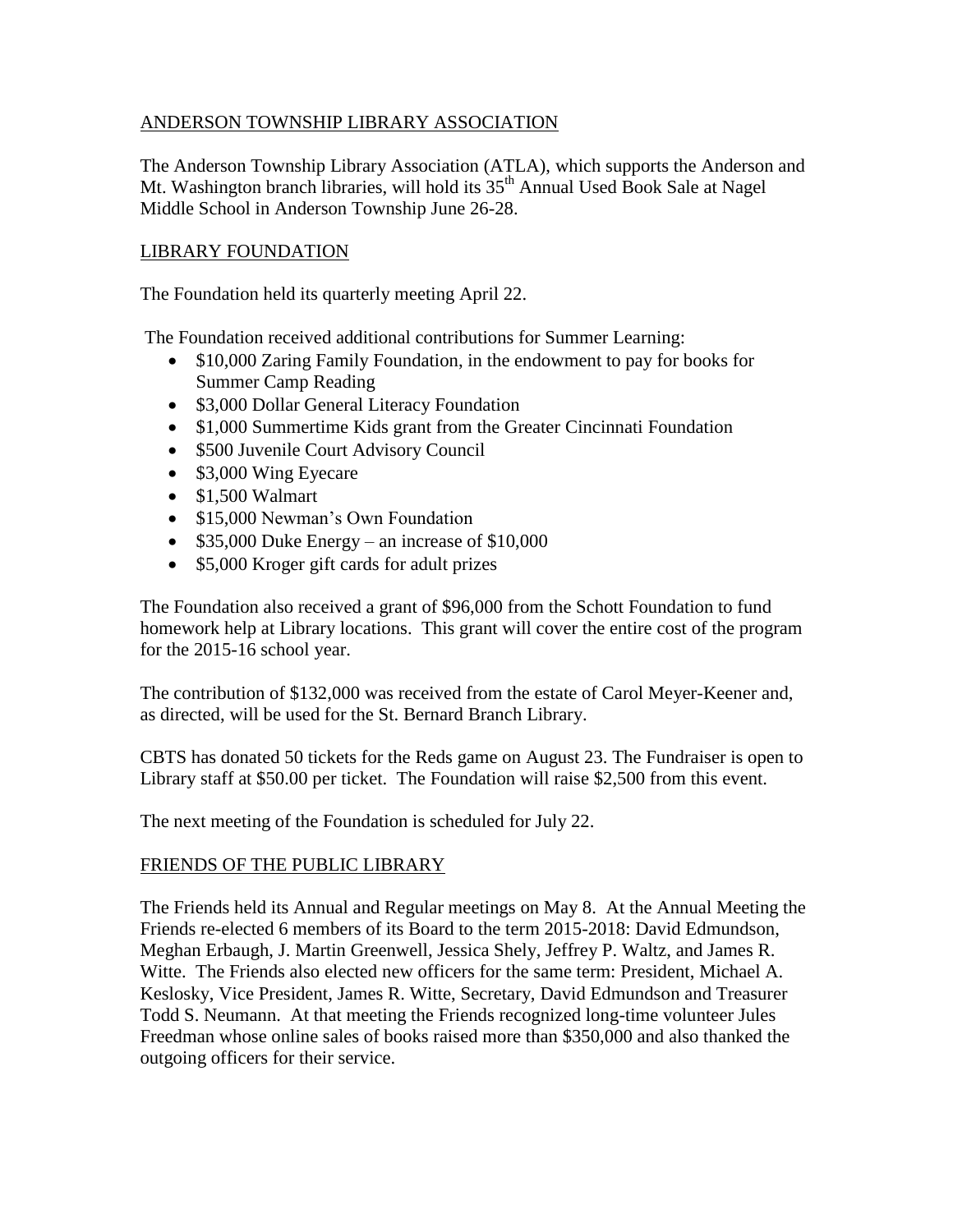The Friends continue to seek new venues for sales including participating in City Flea this spring. With the retirement of Mr. Freedman the Friends have begun selling books online through Commonwealth Book Co.

The preliminary results from the annual sale at Main indicate gross sales of \$77,500 which is \$5000 over 2014.

The next quarterly meeting of the Friends is scheduled for July 24.

## LIBRARY BALLOT RESULTS STATEWIDE

Twelve libraries had issues on the May 5 ballot, all of which passed, one was a new levy, nine were renewals, and two were renewals with additional millage.

## UPCOMING PRESENTATIONS

Ohio Library Council's Annual Conference is in Cincinnati October 7-9. A number of staff submitted proposals to present at the conference and the following were selected:

- From Librarian to Community Leader, Kim Fender
- The Walking Desk: Season Two, Kathy Bach and Ben Lathrop
- Leadership Welcome: Recognizing and Encouraging Leaders and Experts to Step Up Whenever, Wherever, and However They are Needed, Marty Beets and Paula Brehm-Heeger
- Tips and Tricks for Leading Staff to Embrace Radical Changes, Marty Beets and Paula Brehm-Heeger
- Bug Off: Bed Bugs and Libraries, Paula Brehm-Heeger (Panelist)
- Digitization, Metadata, and Selecting a CMS: A Case Study, Stephanie Bricking, Katrina Marshall
- Hubs and Spokes: An Update on Ohio's Digitization Hubs, Katrina Marshall (Panelist)
- The Importance of Community and Government Relations at Ohio Libraries, Elaine Fay
- Tips and Tricks for Implementing a Successful Writer-in-Residence Program, Kate Lawrence, Kathy Y Wilson (Writer-In-Residence)
- Technical Services Organization for the 21st Century, Tricia Spaite (Panelist)

Mr. Wright moved that the Board approve the report as filed. Mrs. LaMacchia seconded.

Voting for the motion: Mr. Moran, Mr. Hendon, Mrs. Trauth, Mrs. LaMacchia, Mr. Wright and Mr. Sittenfeld …6 ayes. The motion carried. **(13-2015)**.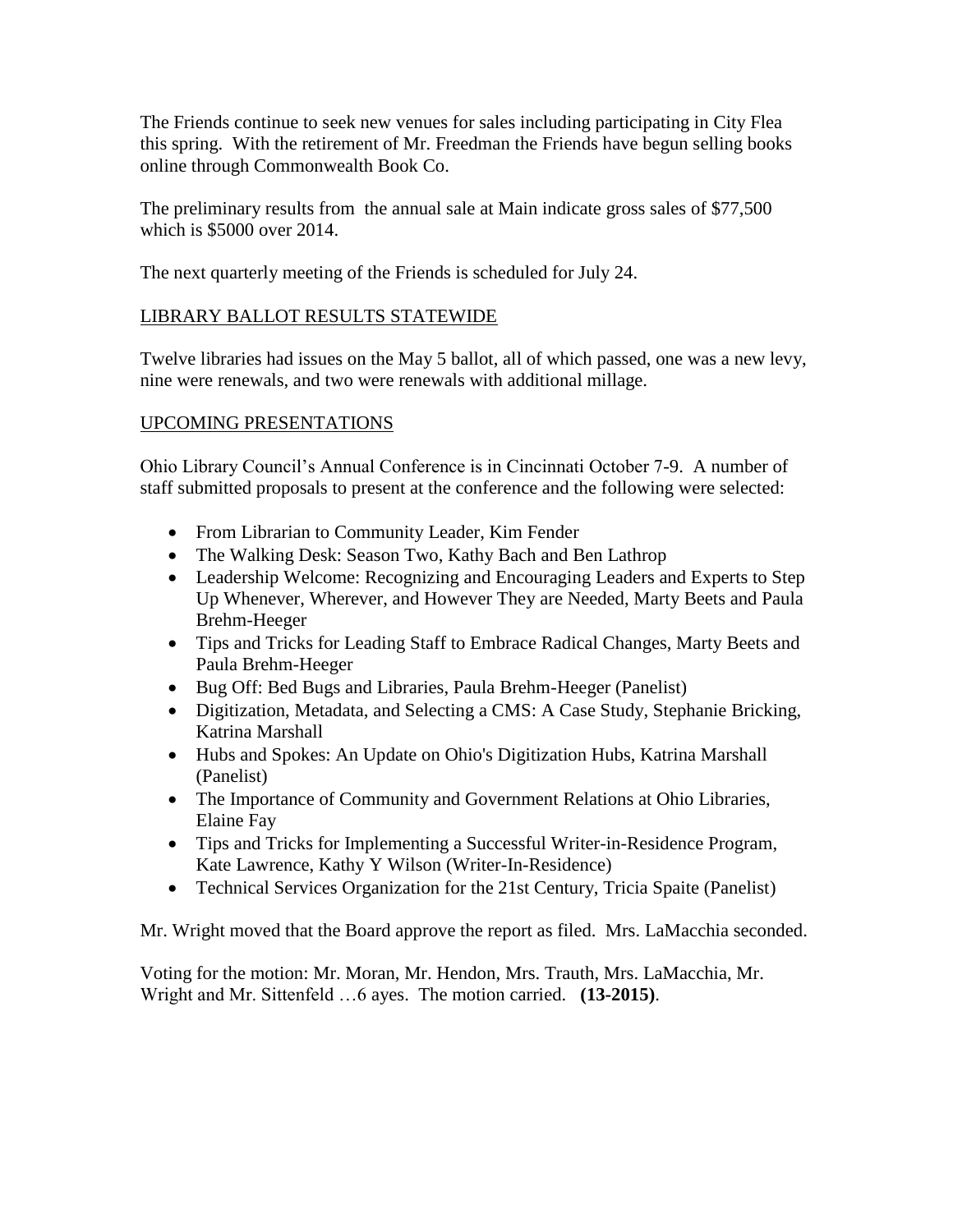#### **FISCAL OFFICER'S REPORT**

#### Ms. DeFosse reported that:

#### Public Library Fund Update

The 2015 budget includes a 3% increase in the Public Library Fund. Through May, the Library has received a little over \$15.7 million. This represents a 9% increase from last year and a 3% increase year to date from the 2015 estimates. Although this news is positive, the PLF can fluctuate monthly. The Biennium budget is in process. The Fiscal Office will prepare a comprehensive budget review at June 30, 2015 and report any potential impact to the Library at the August 2015 meeting.

#### 2014 Audit

The Auditor of State has completed the 2014 audit. There were no findings, adjustments, or management letter comments. A copy of the report was sent to each of the Board members on May 27, 2015 and released by the Auditor's office on June 8, 2015. The Fiscal Office is in the process of submitting the Comprehensive Annual Financial Report to the GFOA.

#### Library Named as a Defendant in Small Claims Case

The Library received a notice regarding a small claims case. The complaint has been filed by the previous tenant at the property on Montana Avenue that the Library sold last year. The Library transferred the deposit to the buyer but the buyer (current owner) did not refund the deposit to the tenant when she moved out of the property. We have requested the Hamilton County Prosecutor represent the Library in this matter.

#### Theft of Library Property

On May 28, 2015 a camera valued at \$699.00 was taken from Makerspace. On May 29, 2015, an "all in one" device valued at \$669.14 was taken from the Children's area at the Clifton Branch. Library Operations is reviewing their security procedures. With regard to the computer, all like machines will be tethered with locking devices. The Fiscal Officer requests a release of personal liability related to the theft of these items.

Mr. Wright moved that the Board approve the report as filed. Mrs. LaMacchia seconded.

Voting for the motion: Mr. Moran, Mr. Hendon, Mrs. Trauth, Mrs. LaMacchia, Mr. Wright and Mr. Sittenfeld …6 ayes. The motion carried. **(14-2015)**.

## **FINANCE & AUDIT COMMITTEE REPORT**

Mr. Wright reported: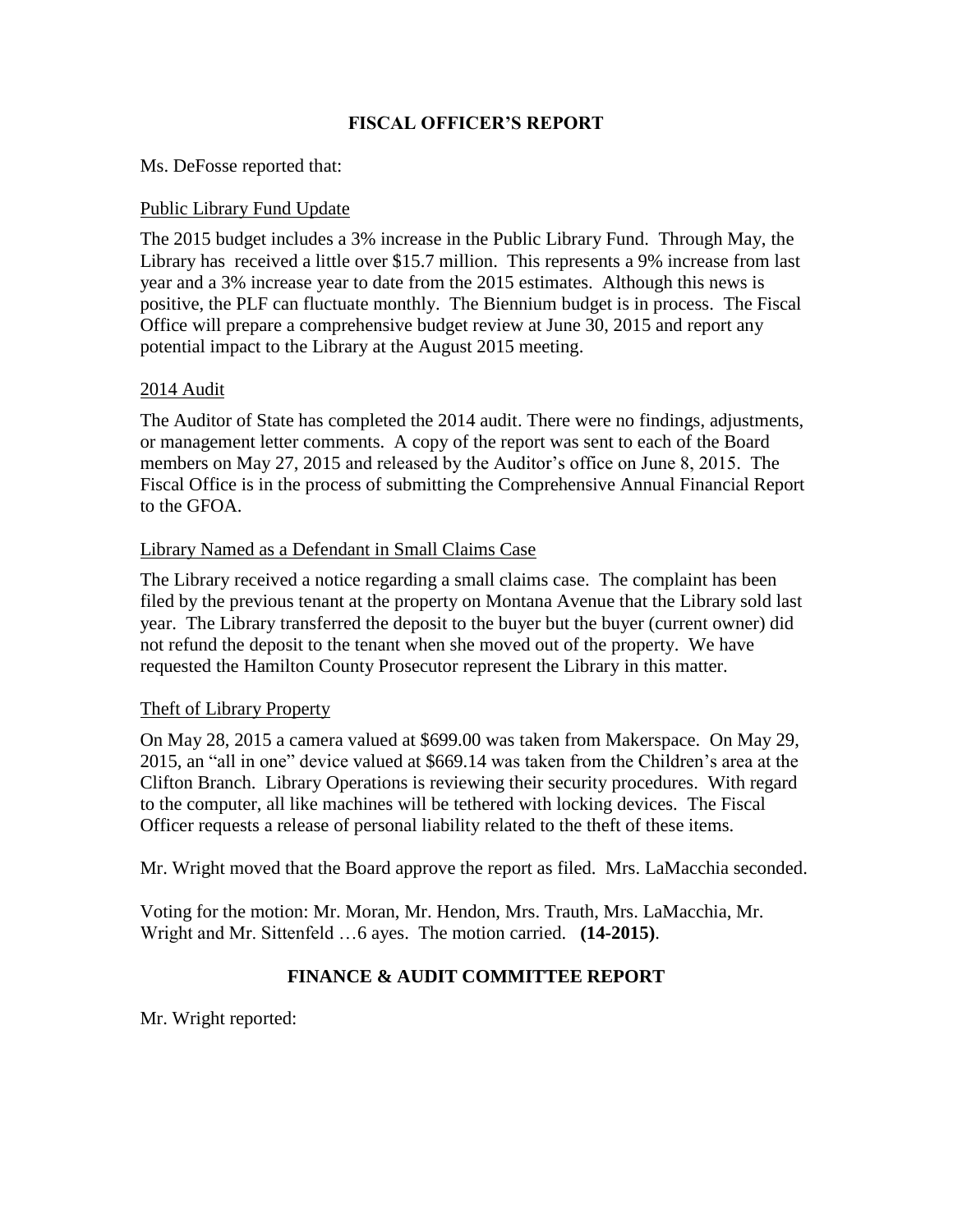#### DEPOSITORY AGREEMENTS

The current depository agreements with Fifth Third Bank, US Bank, PNC Bank, Huntington Bank, and Key Bank expire on July 31, 2015. Staff is requesting authority to seek Depository Agreements for the period August 1, 2015 – July 31, 2020 with the following banks. (Some banks may decline as a result of collateral requirements).

Cincinnati Federal Savings and Loan Cincinnatus Savings and Loan Fifth Third Bank First Financial Bank Huntington Bank LCNB National Bank PNC Bank Park National Bank US Bank Warsaw Federal Savings and Loan

The Library is currently satisfied with the commercial banking and credit card services provided by Fifth Third Bank and the investment management services provided by US Bank therefore no changes are recommended at this time.

Mr. Wright moved that the Board approve the report as filed. Mrs. LaMacchia seconded.

Voting for the motion: Mr. Hendon, Mrs. Trauth, Mrs. LaMacchia, Mr. Wright and Mr. Sittenfeld …5 ayes. The motion carried. **(15-2015)**.

#### **HUMAN RESOURCES COMMITTEE REPORT**

Mrs. Trauth reported:

#### EDUCATIONAL LEAVE POLICY REVISION

The Educational leave policy allows full-time staff the opportunity to request an educational leave. The policy has been updated to allow all staff, full-time and part-time, who have worked for the Library for a minimum of one (1) year to be eligible to apply for an education leave. It is recommended that the Board approve the revised policy.

#### **Educational Leave Policy**

It is the policy of the Public Library of Cincinnati and Hamilton County to grant a staff member an education leave for an education program deemed beneficial to the Library.

Staff members who have worked for the Library for a minimum of one (1) year are eligible to apply.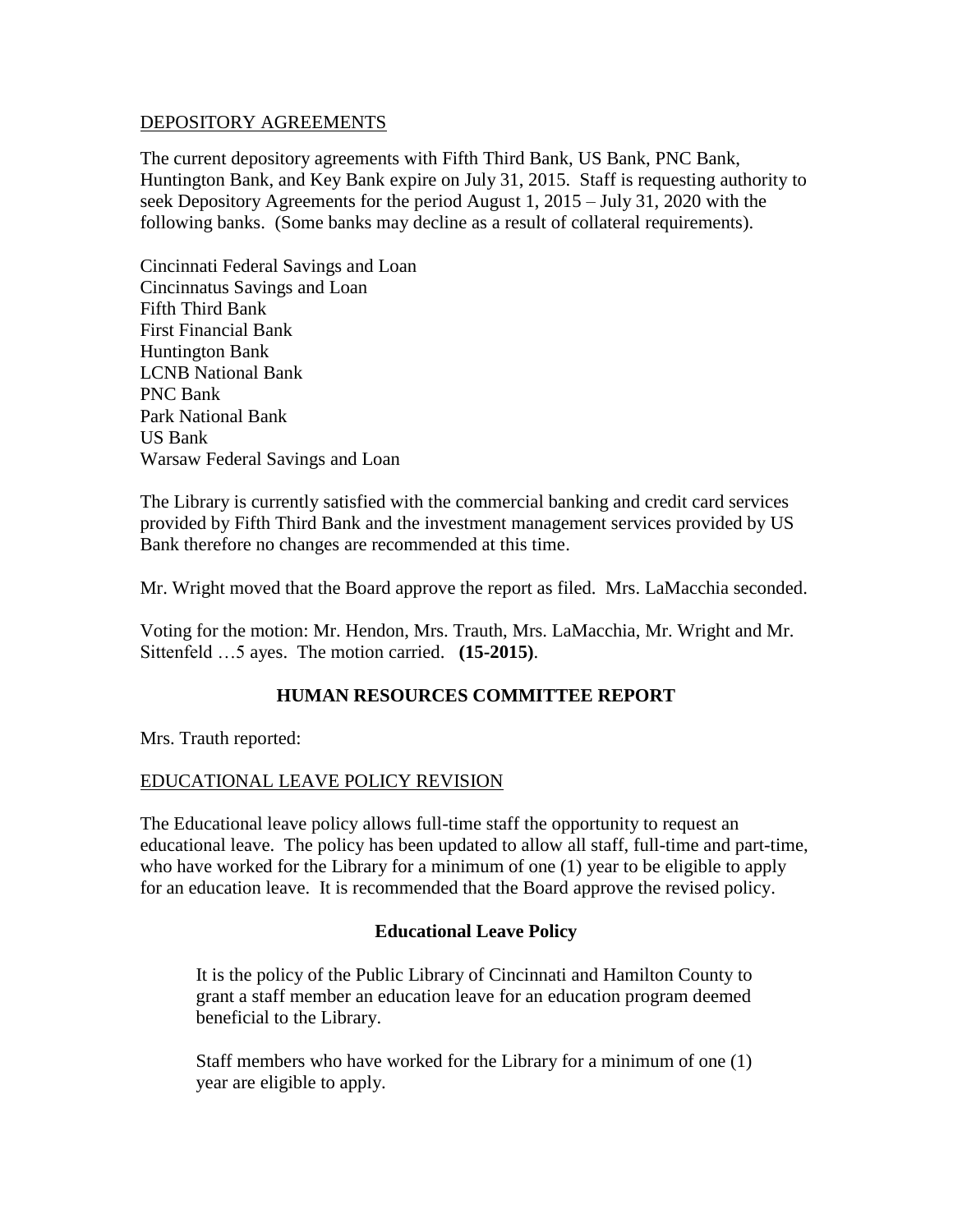#### CORE GROUP BENEFITS

We finalized the renewal of our group medical and dental benefits with Anthem and Metlife in April. The medical benefits with Anthem increased 4.94% for 2015-2016 and the dental benefit with Metlife increased by 3%.

We held benefit education meetings for all staff in May to communicate rates and new voluntary benefit plans.

#### NEW OCRC CHARGES

On April 24, 2015, the Library received notification of eight additional discrimination charges filed with The Ohio Civil Rights Commission (OCRC) by Marvin S. Dickman and one additional charge filed on April 28, 2015. Mr. Dickman had previously filed seven charges for the same subject of "denial to hire". The eight charges name six specific locations, the Madeira Branch, Reading Branch, St. Bernard Branch, Symmes Township Branch and four cases for Main. Robert S Brown, our labor attorney who had been working to resolve the previous cases, has responded to all charges.

#### ANNUAL STAFF AND RETIREE RECOGNITION PROGRAM

Save the Date…This year's Annual Staff and Retiree Recognition Program will be held on Sunday, November 15, 2015.

Mrs. Trauth moved that the Board approve the report as filed. Mr. Wright seconded.

Voting for the motion: Mr. Moran, Mr. Hendon, Mrs. Trauth, Mrs. LaMacchia, Mr. Wright and Mr. Sittenfeld …6 ayes. The motion carried. **(16-2015)**.

## **LIBRARY OPERATIONS – FACILITIES COMMITTEE REPORT**

Mr. Hendon reported that:

It is the recommendation of the Committee that the Board take the following action:

#### LEASES

#### **Mt. Healthy**

Approve renewing Mt. Healthy's lease for a three year term with years 1 and 2 remaining at the current monthly lease amount of \$1,795.65; year 3 increasing by 1.5% to \$1,822.58; and an option for years 4 and 5 at \$1,840.81, a 1% increase over year three. The lease can be renewed or cancelled after the initial 36 months with a 90 day notice.

#### **Deer Park**

Approve renewing the Deer Park lease with no increase from the current rate for the next three year..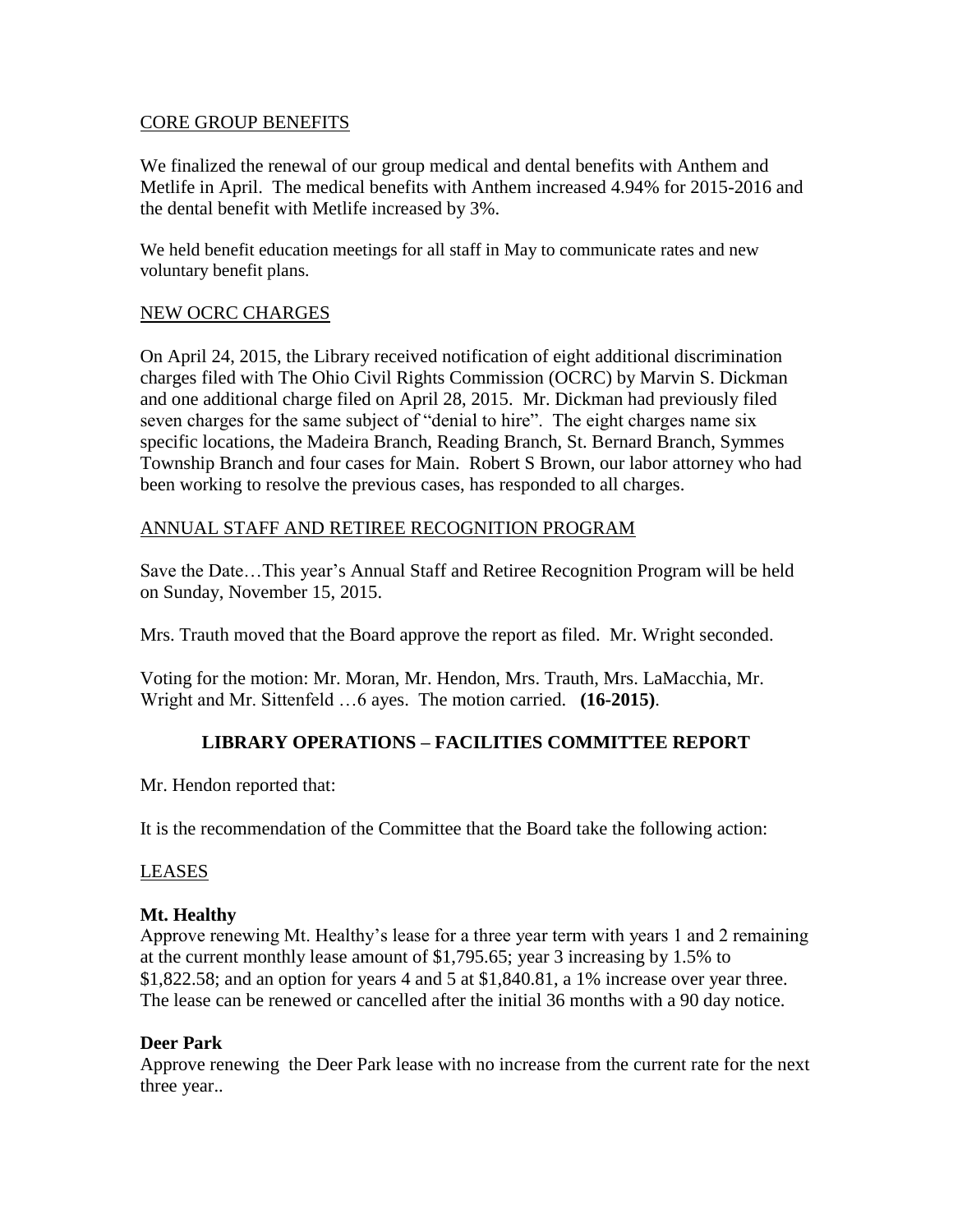#### UNUSED READING BRANCH PROPERTY

Approve placing Reading's unused parcel of land on the market for sale. Mrs. LaMacchia inquired as to the size of the property and if the Friends were interested. Staff indicated that a survey was underway and the parcel is estimated to be approximately an acre. There has been some discussion with the Friends on the property and staff would follow up.

#### CINCY BIKE SHARE STATION

Approve the Bike Share station at Clifton and authorize the Director to execute a license allowing the station to be placed partially on Library property.

#### PROJECT UPDATES

#### **Clifton**

On May 28, the Clifton branch opened to the public, and a punch list of outstanding construction items is currently being addressed. Motz Consulting Engineers assessed the lighting at Clifton and confirmed that it is insufficient and they are working to correct the problem. The lighting at the new Reading Branch was also assessed and found to be sufficient.

#### *Change Orders*

Confirm the following change order:

|  | Graybach | Change Order No. 12 | 286.85<br>י ה<br>്യ.്യം |
|--|----------|---------------------|-------------------------|
|--|----------|---------------------|-------------------------|

#### **St. Bernard and Reading**

Both St. Bernard and Reading projects are scheduled to be completed and opened as reported at the April meeting, with ribbon-cutting ceremonies at 5:30pm on June 22 (St. Bernard) and June 23 (Reading).

#### *Change Orders*

Confirm the following change orders:

| Valley Interior Systems | Change Order No. 004 | \$5,416.51     |
|-------------------------|----------------------|----------------|
| <b>Weisbrod Masonry</b> | Change Order No. 004 | \$3,488.00     |
| Delta Electrical        | Change Order No. 002 | \$20,337.00    |
| Wm. Kramer & Son, Inc.  | Change Order No. 001 | $(\$2,000.00)$ |
| Graybach                | Change Order No. 009 | \$67,849.84    |

#### HEMM'S GLASS

Approve identifying Hemm's Glass as a non-responsible bidder for future Library projects. The Board asked for clarification on non-responsible bidder status. Staff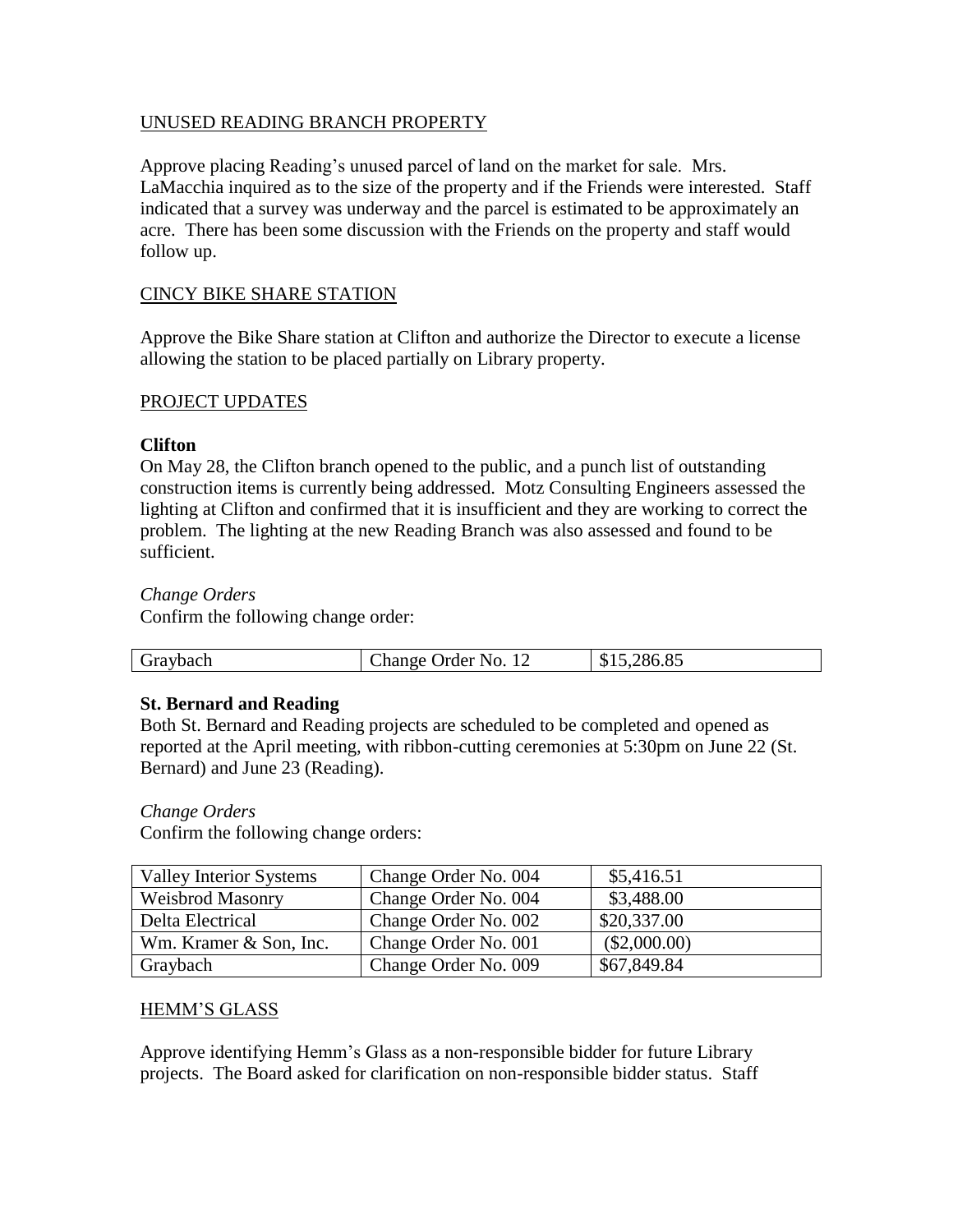explained that it provides justification to reject their bids in the future based on their performance on past projects.

In addition, the Board asked for clarification that there was funding available in the project budget for the change orders. Staff confirmed the funding was sufficient. The Board also inquired if there was any liability on the part of the Library with regard to the Bike Share station at Clifton and the staff confirmed there was not.

*Information Only:*

## NORTH BUILDING ELECTRICAL OUTAGE UPDATE

As reported to the Board at the Emergency Board Meeting held April 28, a loss of power to the entire North Building of the Main Library occurred the evening of April 25. The outage was repaired and power restored late April 29.

A follow-up conversation with James Henning, President of Duke Energy's utility operations for Ohio and Kentucky, and a meeting on May 29 with a number of Duke Energy officials was held to discuss the outage. Action items agreed upon at the meeting, included a review of Duke's records to see if moisture had been reported in the vault, regular inspections of the vault, and a review of the Library's request for reimbursement of expenses (\$122,163.24) resulting from the outage.

A claim was submitted to the Library's insurance provider. The Library has a \$100,000 deductible.

## PRICE HILL BRANCH BASEMENT FLOORING UPDATE

THP's assessment of Price Hill's basement floor found that the wood flooring system is deteriorating. The space is currently closed to staff and public use.

Mr. Hendon moved that the Board approve the report as filed. Mr. Moran seconded.

Voting for the motion: Mr. Moran, Mr. Hendon, Mrs. Trauth, Mrs. LaMacchia, Mr. Wright and Mr. Sittenfeld …6 ayes. The motion carried. **(17-2015)**.

## **LIBRARY OPERATIONS – SERVICES COMMITTEE REPORT**

Mr. Moran introducted Heeger-Brehm. Manager of the Groesbeck Branch. Mr. Heeger-Brehm reported:

## GROESBECK BRANCH ENJOYS HIGH USE BY MANY MEASUREMENTS

The Groesbeck Branch is unusual in that it combines high circulation along with high levels of both visits and computer use. While the branch's circulation is consistently ranked third among branches, it has also had the highest number of visits and computer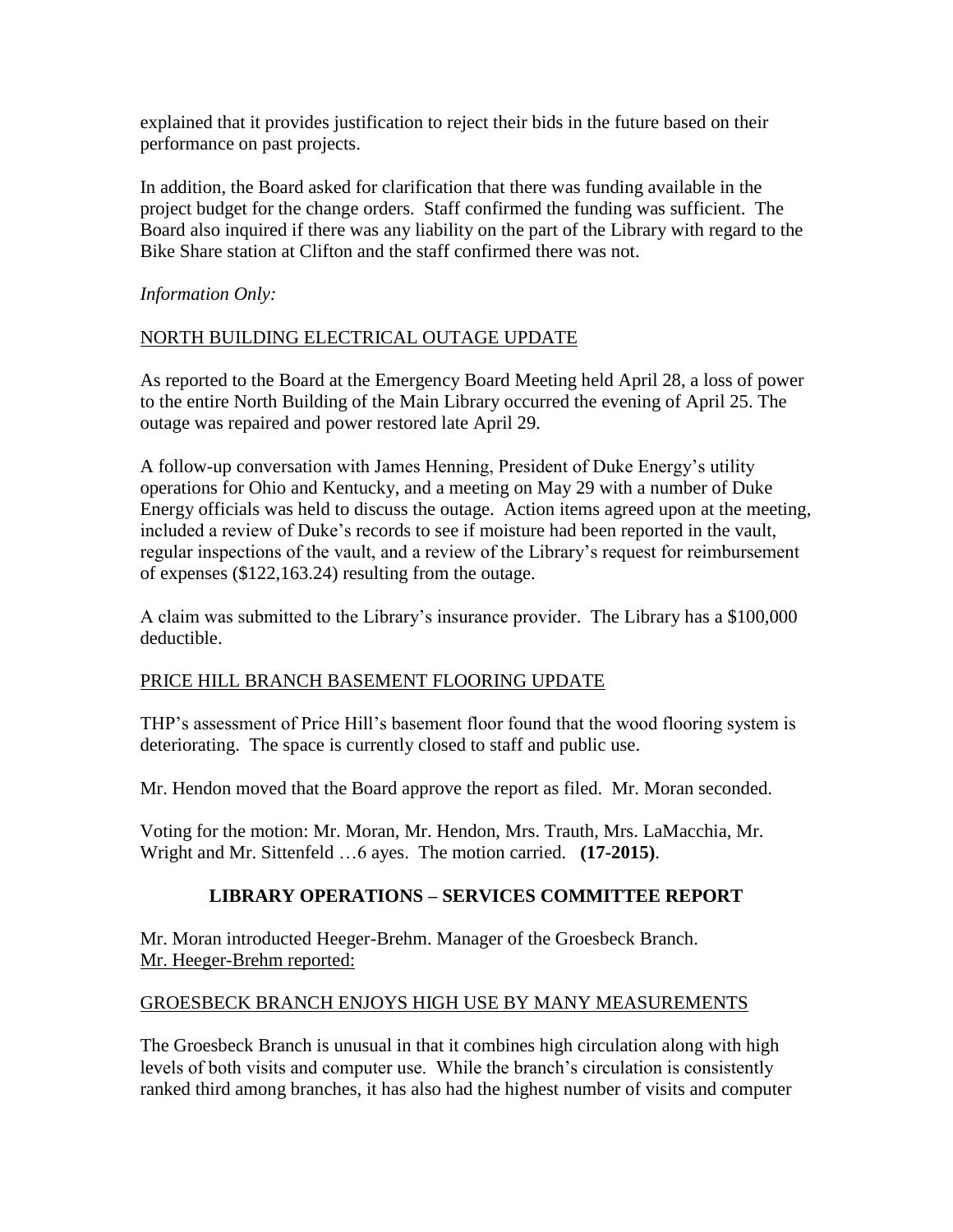use of all branches for the past four years. This heavy use is the result of a library-loving community, friendly and hard-working staff, and effective planning and design of the facility. The branch is well-placed along accessible and high-traffic routes by car, bus, and for customers who walk to the branch. The meeting room is popular for community events, and nearly 1,000 customers use the drive-up service window each month. The branch serves a richly diverse customer base, in terms of age, economic status, race, and ethnicity. It is not unusual for 75-100 attendees to attend the branch's storytimes, while at the same time consistently having the highest large print circulation among branches. During the past year, Groesbeck has hosted regular ESL classes for a growing Latino community and provides space for a large Nepalese community group tutoring their children. Summer is the busiest time of the year, with last July setting an all-time record for the branch and the Library as a whole for the most visitors to a branch, 30,208 in a single month. Summer Learning and Brain Camp both receive strong participation, as do summer lunches. These activities are made possible through the support of a large team of community volunteers, whose help makes the success of these services possible.

The Board remarked that other branches should model the efforts of Mr. Heeger-Brehm and the Groesbeck staff to better serve their customers.

#### Mr. Moran reported:

#### POSSIBLE PARTNERSHIP WITH CINCINNATI SYMPHONY ORCHESTRA

The Cincinnati Symphony Orchestra has approached the Library about housing their music library and staff during the renovation of Music Hall. While many details are still being explored, using empty compact shelving located in the old Library for the Blind space on B-stack North appears to be a viable option. There is also space adjacent to those shelves where the Orchestra staff could be housed.

## MAIN LIBRARY SECURITY SYSTEM UPGRADE PLANNED

The Main Library's aging Security system will be replaced to take advantage of the improvements in surveillance over the past twenty years, along with recent cost reductions in the security system options available for the Library. Improvements will include new monitoring and recording equipment in the security room and cameras which provide higher quality video output.

## RFID FUNCTIONALITY GOES LIVE

The conversion of the Library's circulating materials to RFID that began on March 1 continues to progress on schedule. As of Friday, May 22, twenty four branches are complete, including the 3 new locations, representing over 650,000 items tagged. Tagging has also started in the Outreach Services department. The new Clifton Branch opened with RFID functionality on May 28. Both the new St. Bernard and Reading Branches will offer this functionality when they open and the 28 locations that are RFIDready will begin using RFID on June 24. All branch locations are scheduled to be RFID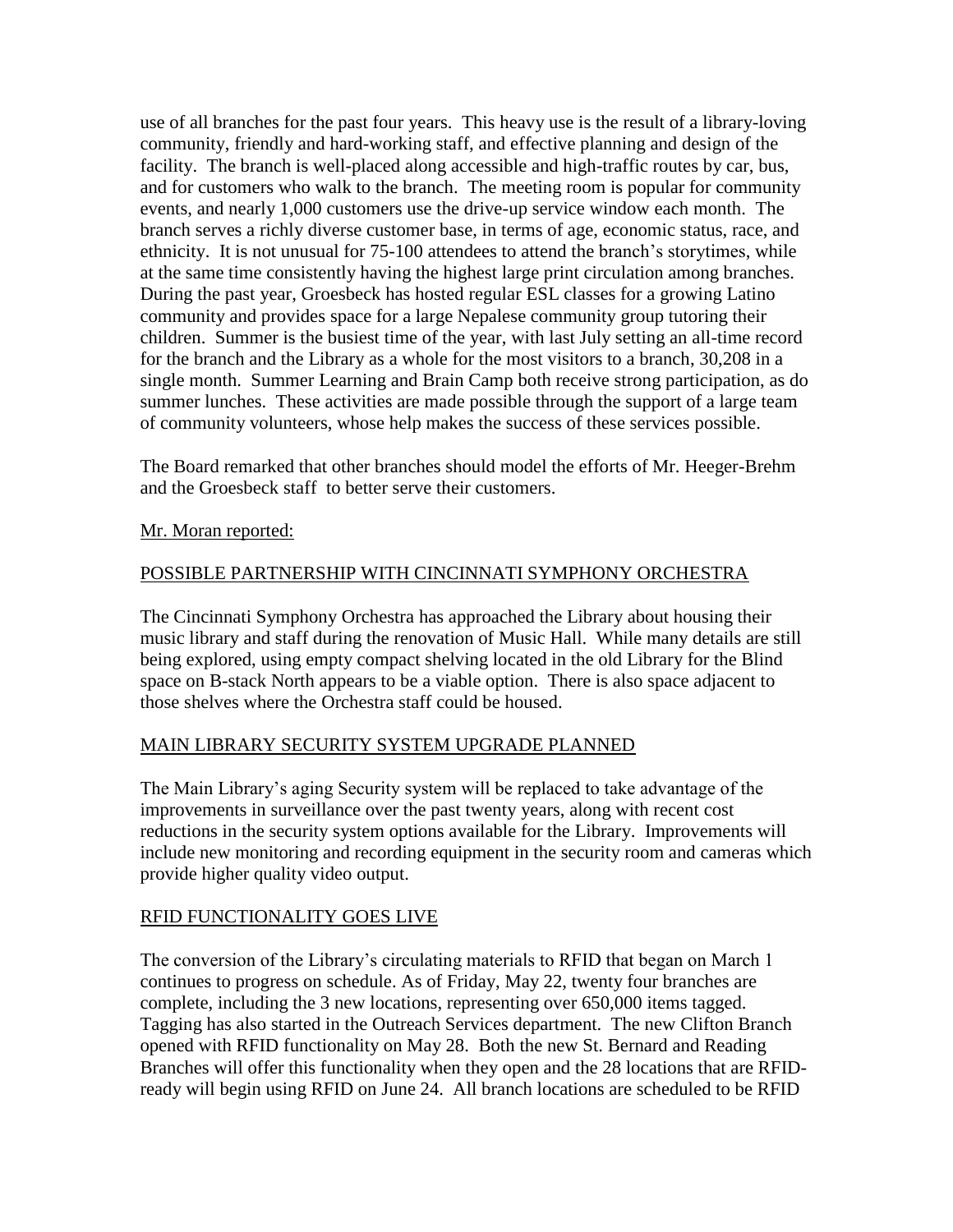ready by October 15<sup>th</sup>. The Main Library's floor collection and Outreach services are scheduled be complete by the end of 2015.

## STATE-WIDE DIGITIZATION EFFORTS

The State Library has recently awarded an LSTA grant to develop a plan for Ohio's participation in the Digital Public Library of America (DPLA), the national digital library. Under this planning grant a variety of organizations will develop a tactical strategy for implementation of an Ohio DPLA service hub. Our Library will have a representative on the steering committee for this grant. The State Library is also coordinating the submission of an NEH Common Heritage Grant application.This grant is intended to support day-long events, organized by community cultural institutions, in which members of the public will be invited to share materials important to their family or community histories. If the grant is received, the Library will plan an event in coordination with the three other Ohio public libraries awarded funds in 2013 as part of the Digitization Hubs LSTA grant.

## ADDITIONAL BRAIN CAMPS

The Library Foundation was able to secure additional funds to expand week-long Brain Camps to four additional branch locations, bringing the total number of branches offering Brain Camps to 24. The additional locations are Blue Ash, Corryville, Monfort Heights, and North Central.

*Mr. Edwards reported that:*

*Programs and Exhibits of Note:*

## MY DADDY READS

Award-winning mother-daughter team of Annie Ruth, illustrator and author of over fifteen books for both children and adults, and Teniah, author of My Daddy Reads, will visit ten Library branches this summer as they discuss their collaboration on the picture book and literacy outreach of My Daddy Reads. The My Daddy Reads mascot, (D-R), will also be on hand. Thanks to generous support from the Eye of the Artists Foundation and a project grant from ArtsWave, early childhood educators in attendance will receive a My Daddy Reads Impact DVD and Arts Education curriculum packets while supplies last.

## THE CHILDREN'S THEATRE STORYTIMES

The Library will partner with The Children's Theatre again this summer to bring featured characters from current shows to selected branches during storytimes. A random drawing at each storytime will be held and a voucher for tickets to an upcoming performance will be awarded to a child in attendance.